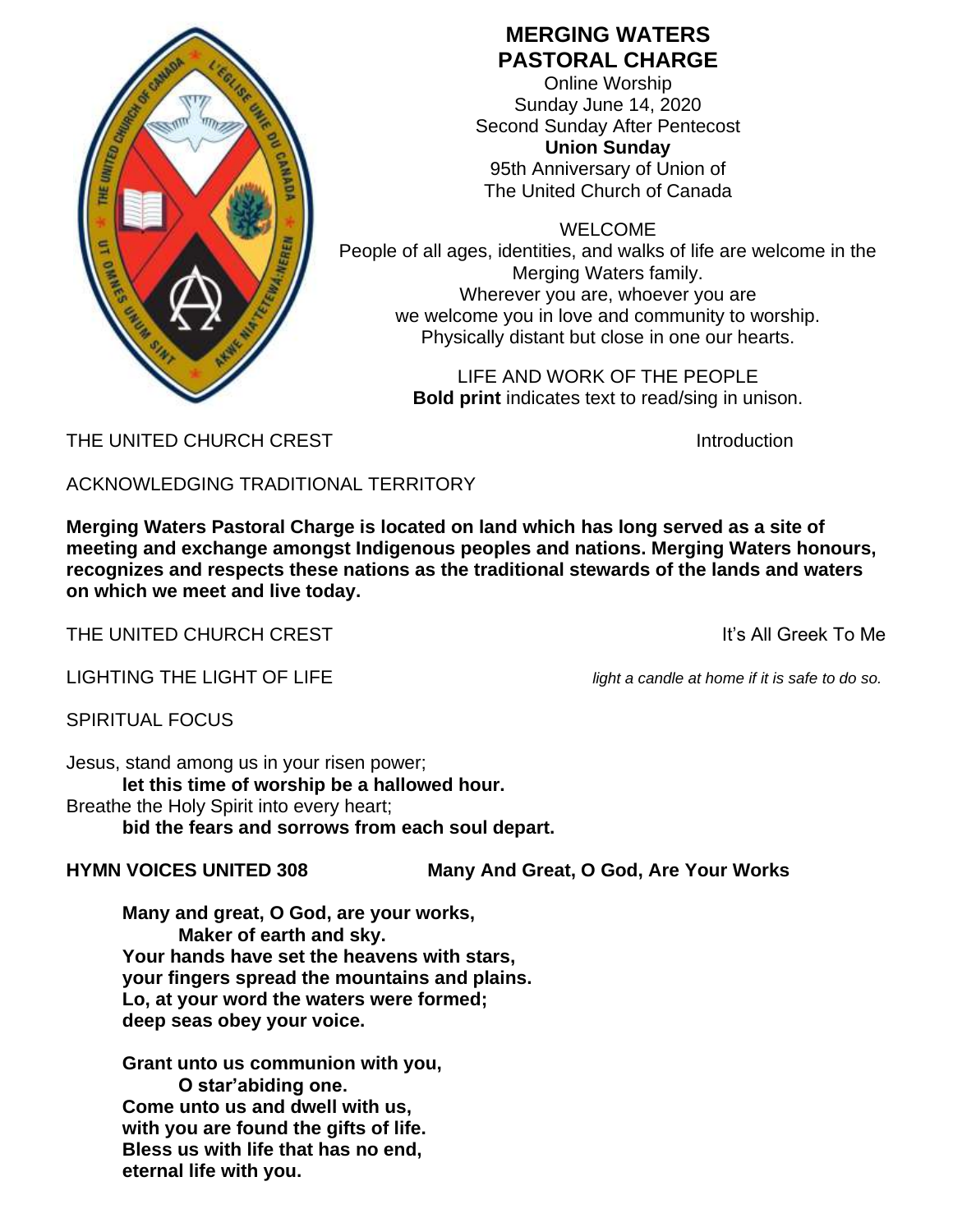### **OPENING PRAYER**

**Loving God, Creator of us all, we come seeking your refreshing presence in the midst of this season of summer. Like cool water or a gentle breeze, you renew us and enliven us to be your faithful community. Draw our hearts together as we come here today to worship you. Teach us your will to do, your word to speak, your song to sing, and your love to share. We pray in the strong name of Jesus, our Redeemer and Friend. Amen.**

#### SCRIPTURE Matthew 28:16-20

Now the eleven disciples went to Galilee, to the mountain to which Jesus had directed them. When they saw him, they worshiped him; but some doubted. And Jesus came and said to them, "All authority in heaven and on earth has been given to me.

**Go therefore and make disciples of all nations, baptizing them in the name of the Father, Mother to us all, and of the Son and of the Holy Spirit, and teaching them to obey everything that I have commanded you. And remember, I am with you always, to the end of the age."**

THE UNITED CHURCH CREST **God's Truth** 

SCRIPTURE Matthew 3:1, 5, 13–17

In those days John the Baptist appeared in the wilderness of Judea, proclaiming,

### **Then the people of Jerusalem and all Judea were going out to him, and all the region along the Jordan,**

Then Jesus came from Galilee to John at the Jordan, to be baptized by him. John would have prevented him, saying, "I need to be baptized by you, and do you come to me?" But Jesus answered him, "Let it be so now; for it is proper for us in this way to fulfill all righteousness." Then he consented.

**And when Jesus had been baptized, just as he came up from the water, suddenly the heavens were opened to him and he saw the Spirit of God descending like a dove and alighting on him. And a voice from heaven said, "This is my Son, the Beloved, with whom I am well pleased."**

#### THE UNITED CHURCH CREST **A Dove Descending**

### **Praise God for this holy ground, place and people, sight and sound.**

**Refrain: Hallelujah! Hallelujah! Hallelujah! God's goodness is eternal.**

**Praise God in whose word we find food for body, soul and mind. R**

**Praise God who through Christ makes known all are loved and called God's own. R**

**Praise God's Spirit who befriends, raises, humbles, breaks and mends. R**

**Though praise ends, praise is begun where God's will is gladly done. R**

**HYMN MORE VOICES 42 Praise God For This Holy Ground**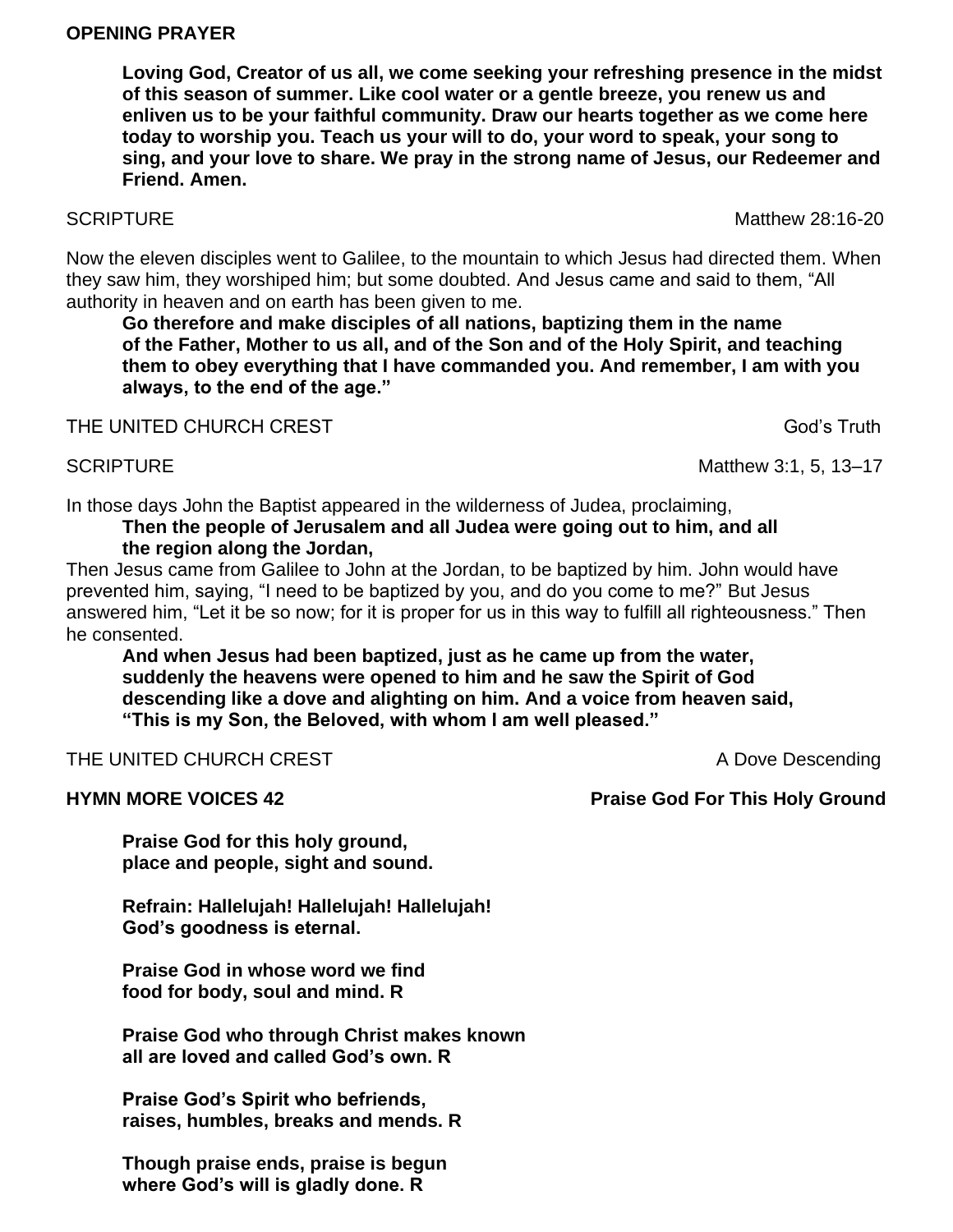Moses was keeping the flock of his father-in-law Jethro, the priest of Midian; he led his flock beyond the wilderness, and came to Horeb, the mountain of God. There the angel of the Divine appeared to him in a flame of fire out of a bush; he looked, and the bush was blazing, yet it was not consumed.

#### **Then Moses said, "I must turn aside and look at this great sight, and see why the bush is not burned up."**

When the Holy One saw that he had turned aside to see, God called to him out of the bush, "Moses, Moses!"

#### **And he said, "Here I am."**

Then God said, "Come no closer! Remove the sandals from your feet, for the place on which you are standing is holy ground." Saying further, "I am the God of your father, the God of Abraham, the God of Isaac, and the God of Jacob."

THE UNITED CHURCH CREST **CONSUMING THE UNITED CHURCH CREST** 

OFFERING *We offer our prayer, time, talent, reflections, and resources*

*If you are not on pre-authorised [remittance \(PAR\)](http://mergingwaters.ca/mt-content/uploads/2020/03/form_par-authorization.pdf) and want to continue to support Merging Waters please click these links, or those provided on the site to give to: [Union Church](https://www.canadahelps.org/en/charities/union-church-ste-anne-de-bellevue/) or [Beaurepaire United](https://www.canadahelps.org/en/charities/beaurepaire-united-church/) through [CanadaHelps.org](http://www.canadahelps.org/)* 

### MUSICAL OFFERING THE LAURENCE CONSUMING THE LAURENTIAN CONTROL CONTROL CONTROL CONTROL CONTROL CONTROL CONTROL CONTROL CONTROL CONTROL CONTROL CONTROL CONTROL CONTROL CONTROL CONTROL CONTROL CONTROL CONTROL CONTROL CONTROL

by Oscar Peterson

#### **PRAYER OF DEDICATION (words spoken from VU 537)**

**Your work, O God, needs many hands to help you everywhere, and some there are who cannot serve unless our gifts we share. Because we love you and your work, our offering now we make: be please to use it as your own, we ask for Jesus sake.** 

THE UNITED CHURCH CREST THE UNITED CHURCH CREST

And the one who was seated on the throne said, "See, I am making all things new." Also saying, "Write this, for these words are trustworthy and true." Then the Holy One said to me, "It is done! I am the Alpha and the Omega, the beginning and the end.

**To the thirsty I will give water as a gift from the spring of the water of life."**

**SCRIPTURE Revelation 21:5–6**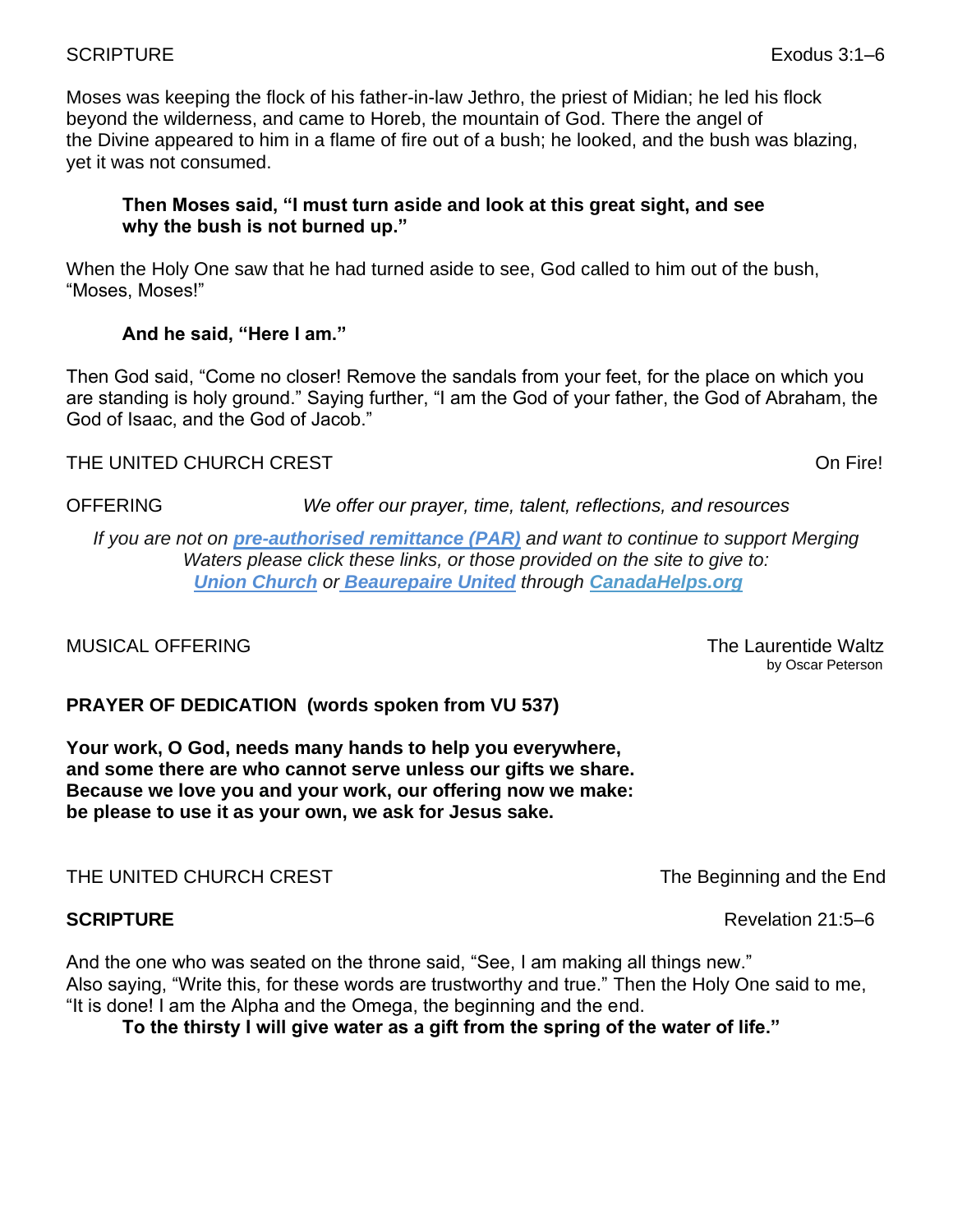**In Christ there is no east or west, in him no south or north, but one great family of love throughout the whole wide earth.**

**In him shall true hearts everywhere their high communion find; his service is the golden cord close binding humankind.**

**Join hands, then, people of the faith, whate'er your race may be; all children of the living God are surely kin to me.**

**In Christ now meet both east and west, in him meet south and north; all Christ-like souls are one in him throughout the whole wide earth.**

#### **PRAYERS OF JOY AND CONCERN**

#### **A NEW CREED**

**We are not alone, we live in God's world.**

**We believe in God: who has created and is creating, who has come in Jesus, the Word made flesh, to reconcile and make new, who works in us and others by the Spirit.**

**We trust in God.**

**We are called to be the Church: to celebrate God's presence, to live with respect in Creation, to love and serve others, to seek justice and resist evil, to proclaim Jesus, crucified and risen, our judge and our hope.**

**In life, in death, in life beyond death, God is with us. We are not alone.**

 **Thanks be to God.**

THE UNITED CHURCH CREST **Fishing For A Different Catch**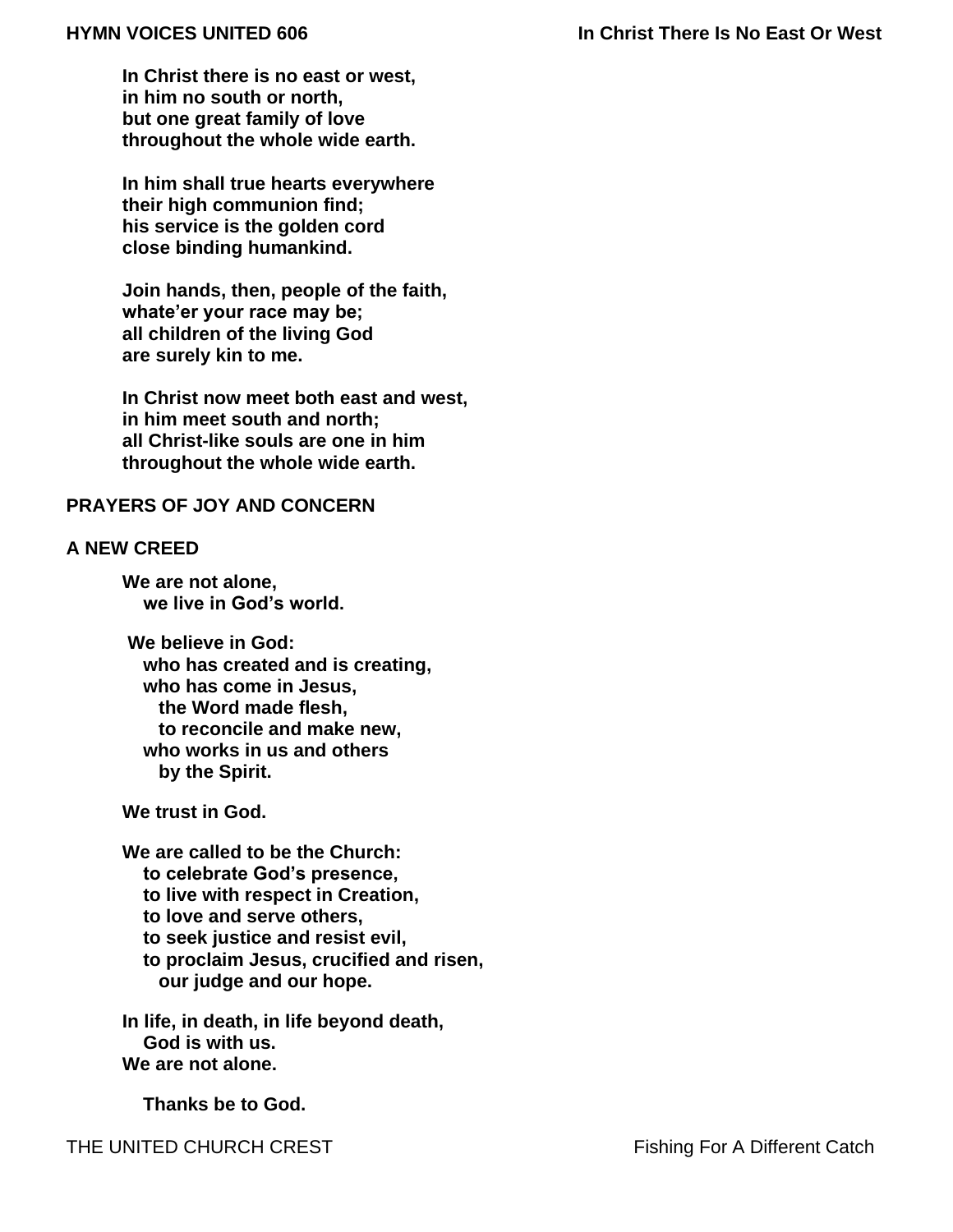#### **SCRIPTURE** Luke 5:4–11

When he had finished speaking, he said to Simon, "Put out into the deep water and let down your nets for a catch." Simon answered, "Master, we have worked all night long but have caught nothing. Yet if you say so, I will let down the nets."

#### **When they had done this, they caught so many fish that their nets were beginning to break.**

So they signaled their partners in the other boat to come and help them.

#### **And they came and filled both boats, so that they began to sink.**

But when Simon Peter saw it, he fell down at Jesus' knees, saying, "Go away from me, Lord, for I am a sinful man!" For he and all who were with him were amazed at the catch of fish that they had taken; and so also were James and John, sons of Zebedee, who were partners with Simon. Then Jesus said to Simon, "Do not be afraid; from now on you will be catching people."

**When they had brought their boats to shore, they left everything and followed him.**

THE UNITED CHURCH CREST **CONCLUSION** CONCLUSION

#### **HYMN VOICES UNITED 567 Will You Come And Follow Me**

**Will you come and follow me if I but call your name? Will you go where you don't know and never be the same? Will you let my love be shown, will you let my name be known, will you let my life be grown in you and you in me?**

**Will you leave yourself behind if I but call your name? Will you care for cruel and kind and never be the same? Will you risk the hostile stare should your life attract or scare? Will you let me answer prayer in you and you in me?**

**Will you let the blinded see if I but call your name? Will you set the prisoners free and never be the same? Will you kiss the leper clean, and do such as this unseen, and admit to what I mean in you and you in me?**

**WIII you love the "you" you hide if I but call your name? Will you quell the fear Inside and never be the lame? Will you use the faith you've found to reshape the world around, through my sight and touch and sound in you and you in me?**

**Christ, your summons echoes true when you but call my name. Let me turn and follow you and never be the same. In your company I'll go where your love and footsteps show. Thus I'll move and live and grow in you and you in me.**

#### **COMMISSIONING & BENEDICTION**

MUSICAL SENDING Hymn to Freedom music by Oscar Peterson, lyrics by Harriette Hamilton arranged by Michael Woytiuk

**Thank you to for joining us today.**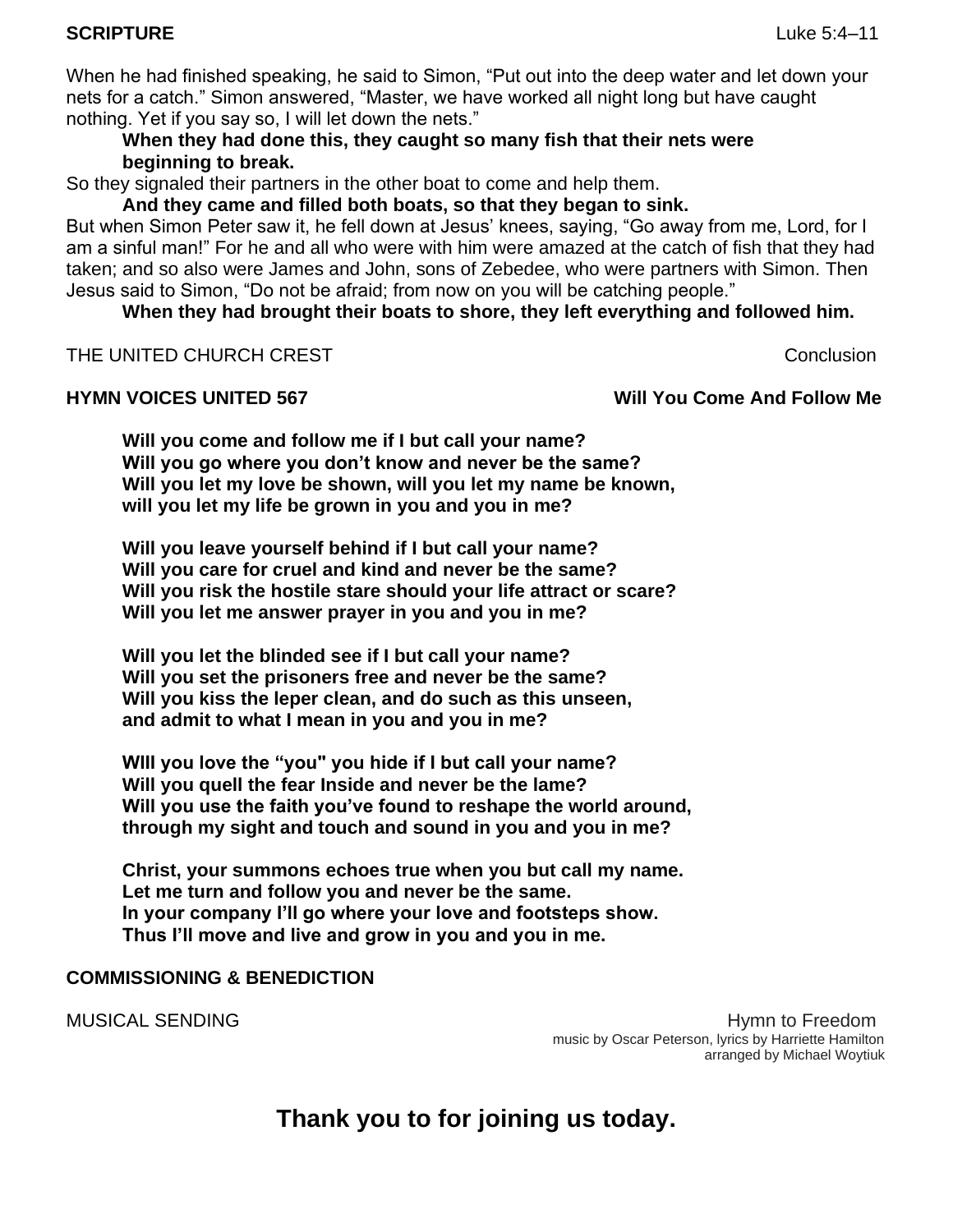| <b>MERGING WATERS PASTORAL CHARGE</b><br>THE UNITED CHURCH OF CANADA<br><b>UNION CHURCH</b> | <b>Merging Waters</b><br>Pastoral Charge |
|---------------------------------------------------------------------------------------------|------------------------------------------|
| STE. ANNE DE BELLEVUE, QUE.<br>« An Affirming Congregation »                                |                                          |
| <b>Pierre Gallant; Union Musician</b><br>Email: piregnt@hotmail.com                         |                                          |
| &<br><b>BEAUREPAIRE UNITED CHURCH</b>                                                       |                                          |
| <b>BEACONSFIELD, QUE.</b><br><b>Michael Woytiuk; Ministry of Music</b>                      |                                          |
| <b>Rev. Ryan Fea, Ordained Minister</b><br>ryanfea.mergingwaters@gmail.com                  |                                          |
|                                                                                             | Welcome Grace Service Love               |
| <b>Susan Smith, Office Administrator</b><br>mergingwaters@bellnet.ca (514) 445-2618         | Community                                |
| www.mergingwaters.ca                                                                        |                                          |

| <b>UPCOMING SERVICES at 10:30 a.m.</b> |                                                                     |
|----------------------------------------|---------------------------------------------------------------------|
| June $14th$ .                          | 2 <sup>nd</sup> Sunday After Pentecost - Union Sunday               |
| June $21^{st}$ .                       | 3rd Sunday After Pentecost - Musical Reflections For A Summer's Day |
| June 28th.                             | 4th Sunday After Pentecost                                          |
| July $5th$ .                           | <b>West Island UCC Summer Shared Worship</b>                        |
|                                        | Worship at Merging Waters: www.mergingwaters.ca/Worship-online      |

Attributions: Service adapted from **Sing to Our God! A Service Based on The Crest of The United Church of Canada - Worship to Mark the Anniversary of Church Union (June 10)**

By Glenda Thornton, Centenary-Queen Square United Church, Saint John, N.B., © 2014 The United Church of Canada/L'Église Unie du Canada. Licensed under Creative Commons Attribution Non-commercial Share Alike Licence. To view a copy of this licence, visit

http://creativecommons.org/licenses/by-nc-sa/2.5/ca. Any copy must include this notice.

Spiritual Focus by William Pennefather (1873) – *Voices United* (VU) 396

Opening Prayer Cindy Randall, Humbervale U.C., Etobicoke, Ont. Used with permission, Gathering Pentecost 1 2014.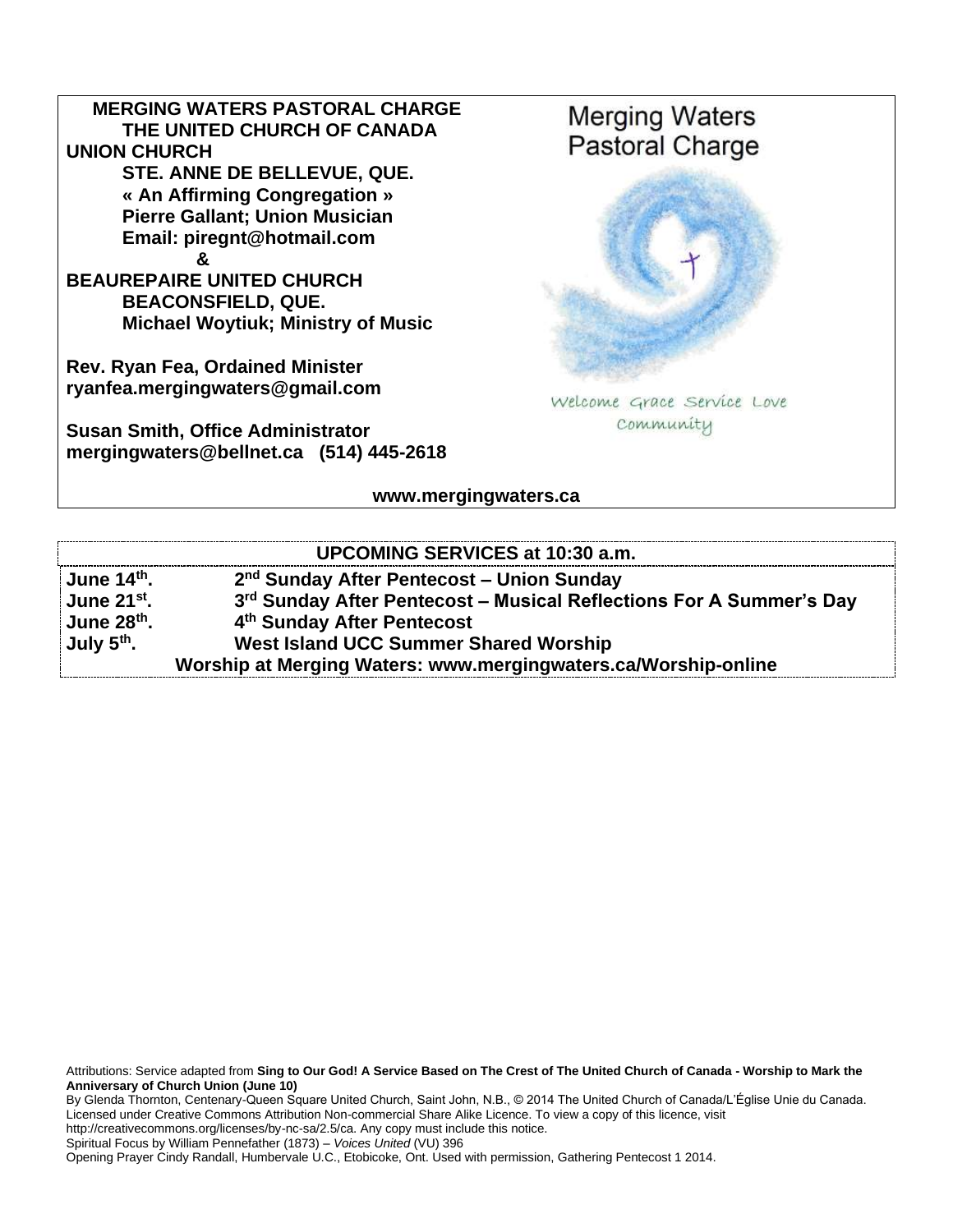# **ANNOUNCEMENTS**

**Reverend Ryan Fea** will be off for Study Leave and Vacation. June 17<sup>th</sup> through 30<sup>th</sup>. Spiritual Formation is coordinating services for us to enjoy on our usual webpage. In the event of a pastoral emergency, support is available please contact the office.



**Merging Waters Pastoral Charge is a community that cares -** Our Pastoral Care team is there to help you with your concerns. **Ivy Lewis** Union Pastoral Care Chair: [lewisir@hotmail.com](mailto:lewisir@hotmail.com) & **Diane Nener** Beaurepaire Pastoral Care Coordinator: [dianenener@icloud.com](mailto:dianenener@icloud.com)

#### **Virtual Plant Sale – now closed**

A huge thanks to all who purchased plants from the Union Plant sale and, to those who supplied plants in such wonderful condition and array. Keep an eye out for, possibly, a late August house plant sale. These fundraisers are such a support to our church in these difficult times.





**Lynn Thompson** is busy making more of her lovely origami cards. We cannot guarantee what the exact pictures would be but they are all of the same high standard. They are mostly blank but she has some special occasion cards like birthdays, welcome baby, etc. If you would like some, we can arrange drop-off or pickup. They sell at \$2 each. Etransfer is best to Susan: [sahawker@hotmail.com](mailto:sahawker@hotmail.com)

## **Petitions to sign because the world needs you now**

As mentioned in the Tuesday evening MW Zoom board meeting, and as described in the Montreal Gazette this Wednesday morning [https://montrealgazette.com/news/local-news/bill-61-tramples-environmental-safeguards-groups](https://montrealgazette.com/news/local-news/bill-61-tramples-environmental-safeguards-groups-say)[say,](https://montrealgazette.com/news/local-news/bill-61-tramples-environmental-safeguards-groups-say) the Quebec government has just prepared Bill 61 which restricts our rights, and gives the government extraordinary powers.

There is one aspect that could greatly affect the environment:

The bill gives the government the right to suspend the environmental regulations for 2.5 years. There is also a sunset clause which opens the door to any infrastructure project even if it is not a project listed in the bill. It would allow the government to allow corporations to construct infrastructure projects in protected natural areas without full environmental evaluation. Bill 61 would allow a weakening in environmental impact studies and allow for financial compensation for destruction of natural habitat, rather than preventing their destruction.

<https://cremtl.org/publication/editoriaux/2020/projet-loi-61-souleve-beaucoup-dinquietudes>

Here is the link to sign the petition:

[https://www.change.org/p/fran%C3%A7ois-legault-non-au-projet-de-loi-61-du-gouvernement-du](https://www.change.org/p/fran%C3%A7ois-legault-non-au-projet-de-loi-61-du-gouvernement-du-qu%C3%A9bec?signed=true&use_react=false)[qu%C3%A9bec?signed=true&use\\_react=false](https://www.change.org/p/fran%C3%A7ois-legault-non-au-projet-de-loi-61-du-gouvernement-du-qu%C3%A9bec?signed=true&use_react=false)

This is an additional petition which we recommend signing:

<https://ecologyaction.ca/sign-below-tell-decision-makers-it-time-act-just-and-green-recovery>

*Hoping you will take the time to sign these two petitions,*

*Economic Health and Human Health is dependent on Ecological Health and Social Justice Susan Hawker and Helen Fyles*

The Quebec Gov is saying that people with certain disabilities are to be excluded from treatment for COVID-19. This petition is against one of the laws that are being proposed:

[https://triage.quebec/en/sign-the-](https://triage.quebec/en/sign-the-petition/?fbclid=IwAR1RVC4j9ZEHAWhGJXb8zrbKoIJOv71oqrJw_E6H047z2_05QKAdevGDCjI)

[petition/?fbclid=IwAR1RVC4j9ZEHAWhGJXb8zrbKoIJOv71oqrJw\\_E6H047z2\\_05QKAdevGDCjI](https://triage.quebec/en/sign-the-petition/?fbclid=IwAR1RVC4j9ZEHAWhGJXb8zrbKoIJOv71oqrJw_E6H047z2_05QKAdevGDCjI) 

*Rev. Ryan Fea*